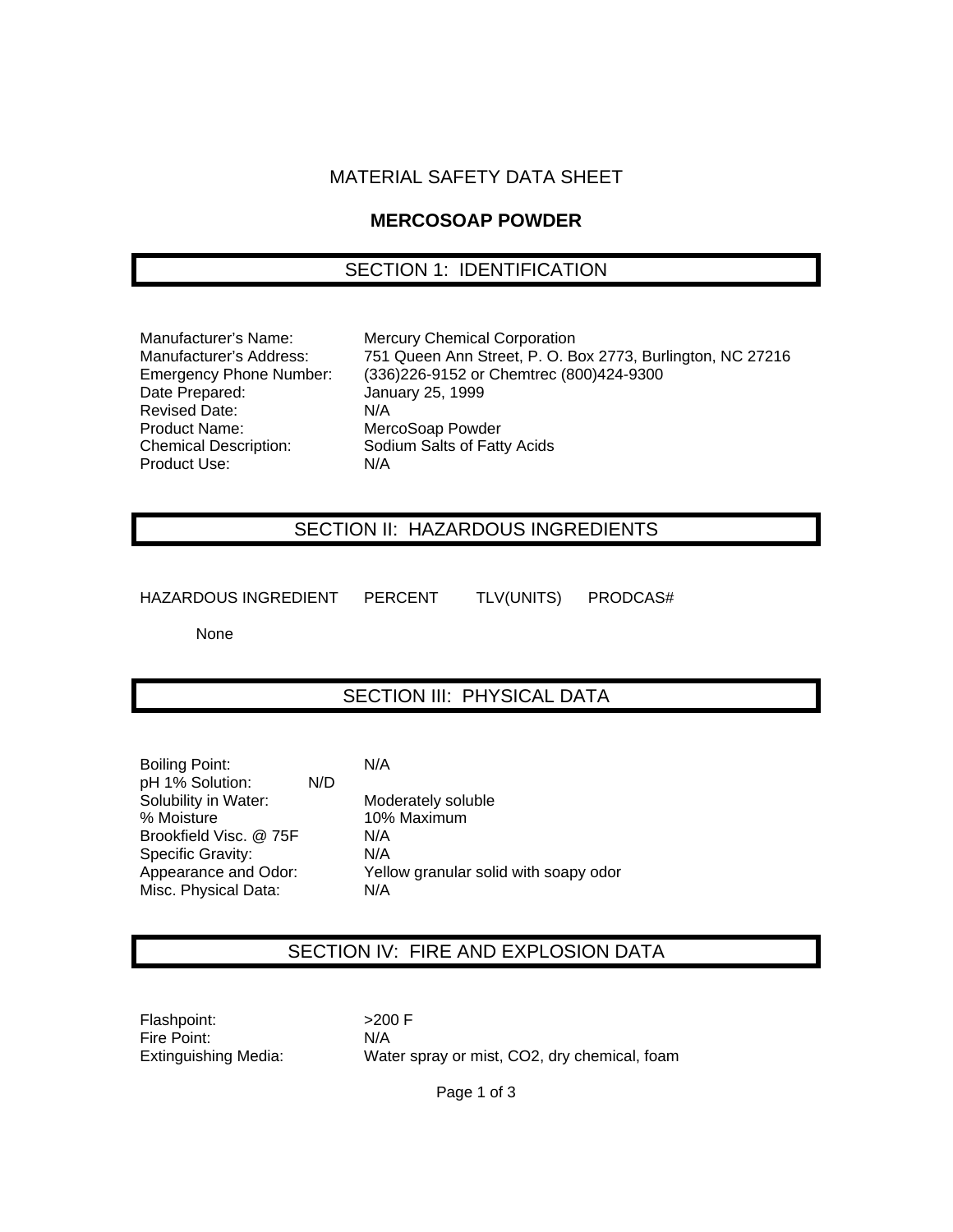### MATERIAL SAFETY DATA SHEET

### **MERCOSOAP POWDER**

## SECTION V: REACTIVITY DATA

Chemical Stability: Stable Conditions to Avoid: N/A Incompatibility: Strong oxidizers

Hazardous Polymerization:

Decomposition Products: Carbon dioxide, carbon monoxide and various hydrocarbons may be released during a fire.

## SECTION VI: HEALTH HAZARD DATA

| Threshold Limit Value:<br>Overexposure Effects and | Not established                                                                                                                                                                                                                                                                                                                                                                                                                                                    |
|----------------------------------------------------|--------------------------------------------------------------------------------------------------------------------------------------------------------------------------------------------------------------------------------------------------------------------------------------------------------------------------------------------------------------------------------------------------------------------------------------------------------------------|
| Routes of Entry:                                   | Can cause eye irritation. Prolonged or repeated contact with<br>the undiluted product can cause skin dryness or irritation.                                                                                                                                                                                                                                                                                                                                        |
|                                                    | Swallowing this product may cause gastrointestinal irritation,<br>diarrhea, nausea and vomiting. Excessive breathing of dusts<br>of this product can cause respiratory tract irritation.                                                                                                                                                                                                                                                                           |
| First Aid Procedures:                              | Flush eyes with clean water for at least 15 minutes and get<br>medical attention. Remove contaminated clothing and wash<br>affected skin areas with mild soap and water. If swallowed,<br>contact physician or poison control center. If victim is uncon-<br>scious, induce vomiting only on advice of a physician. If<br>affected by breathing dust of this product, remove individual<br>to area of fresh air. If breathing is difficult, get medical attention. |
| <b>Chronic Overexposure Effects:</b>               | N/A                                                                                                                                                                                                                                                                                                                                                                                                                                                                |
| Carcinogenicity Information:                       | No components of this product are listed as a carcinogen by<br>IARC, NTP, OSHA or ACGIH.                                                                                                                                                                                                                                                                                                                                                                           |

### SECTION VII: SPILL OR LEAK PROCEDURE

For Spill: Using shovels or scoops, pick up as much material as possible for use as a salvage material. Waste Disposal Method: Dispose of only by methods approved by and used in accordance with local, state and federal regulations.